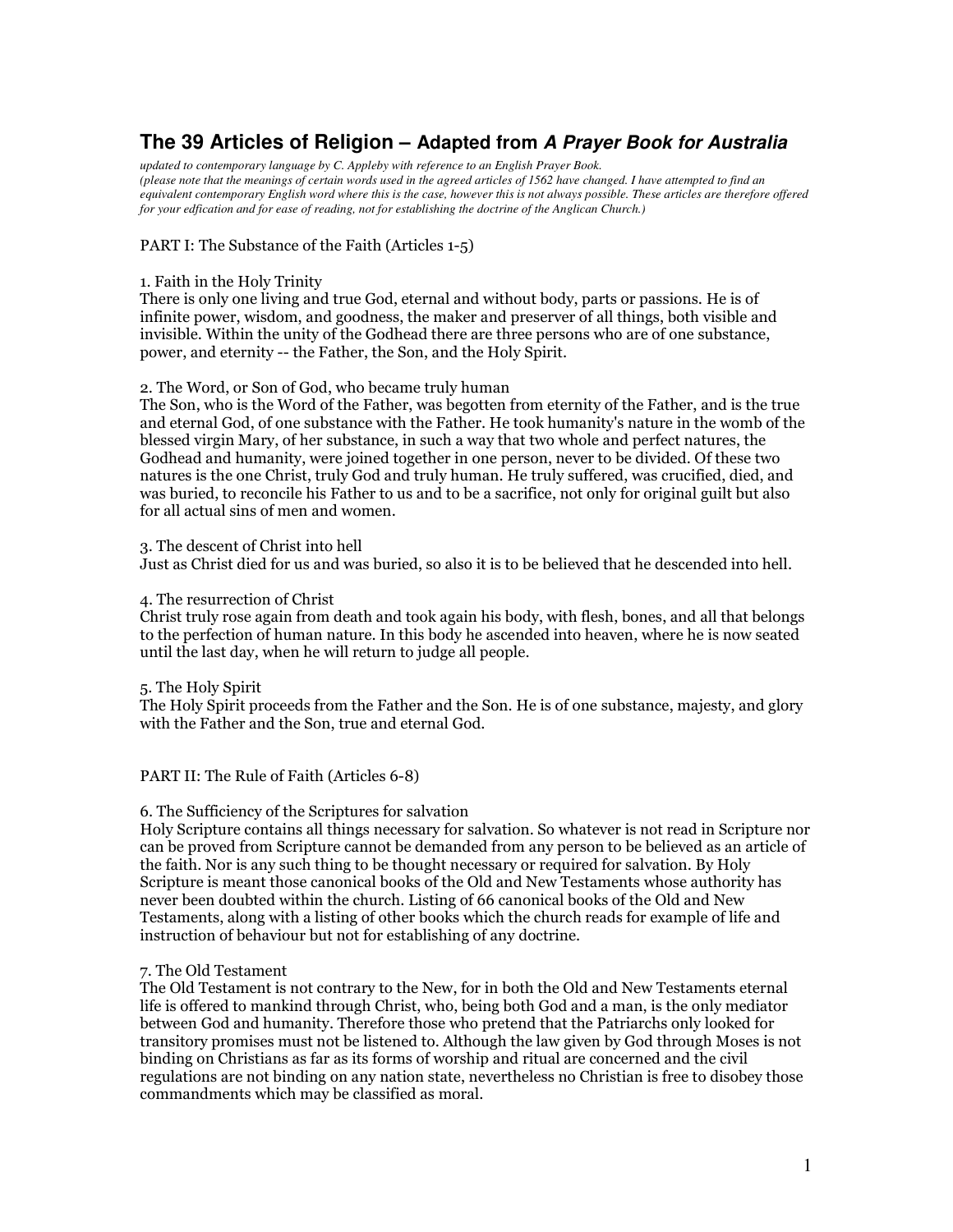## 8. Of the Three Creeds

The three creeds, the Nicene Creed, Athanasian Creed, and that known as the Apostles' Creed, ought to be wholeheartedly accepted and believed. This is because their contents may be proved by definite statements of Holy Scripture.

PART III: The Life of Faith (Articles 9-18)

Personal Religion A. Its Commencement (Articles 9-14)

## 9. Original or Birth-sin

Original sin is not found merely in the following of Adam's example (as the Pelagians foolishly say). It is rather to be seen in the fault and corruption which is found in the nature of every person who is naturally descended from Adam. The consequence of this is that humanity is far gone from it's original state of righteousness and is of its own nature predisposed to evil, the sinful nature in us always desiring to behave in a manner contrary to the Spirit. In every person born into this world there is found this predisposition which rightly deserves God's anger and condemnation. This infection of our nature persists even within those who are regenerate. This desire of the sinful nature, which in Greek is called phronema sarkos and is variously translated the wisdom or sensuality or affection or desire of the sinful nature, is not under control of God's law. Although there is no condemnation for those that believe and are baptized, nevertheless the apostle states that any such desire has of itself the nature of sin.

## 10. Free Will

The condition of humanity since the fall of Adam is such that we cannot turn and prepare ourself by our own natural strength and good works for faith and for calling upon God. So we have no power to do good works which are pleasing and acceptable to God, unless the grace of God through Christ goes before us so that we may have a good will, and continues to work with us after we are given that good will.

#### 11. The justification of men and women

We are accounted righteous before God solely on account of the merit of our Lord and Savior Jesus Christ through faith and not on account of our own good works or of what we deserve. Consequently the teaching that we are justified by faith alone is a most wholesome and comforting doctrine. This is taught more fully in the homily on Justification.

#### 12. Good works

Although good works, which are the fruits of faith and follow on after justification, can never atone for our sins or pass the strict justice of God's judgment, they are nevertheless pleasing and acceptable to God in Christ and necessarily spring from a true and living faith. Thus a living faith is as plainly known by its good works as a tree is known by its fruit.

#### 13. Works before justification

Works done before receiving the grace of Christ and the inspiration of his Spirit are not pleasing to God to the extent that they do not spring out of faith in Jesus Christ, nor do they make people fit to receive grace or (as the schoolmen say) to deserve grace of congruity. On the contrary, because they are not done as God has willed and commanded that they should be done, it is undoubtedly the case that they have the nature of sin.

#### 14. Works of supererogation

The value of voluntary works besides, over and above God's commandments, which are sometimes called works of supererogation, cannot be taught without arrogance and impiety. By them people declare not only that they render to God their proper duty but that they actually do more than their duty. Yet Christ says: 'So you also, when you after done everything you were told to do, should say, "We are unprofitable servants."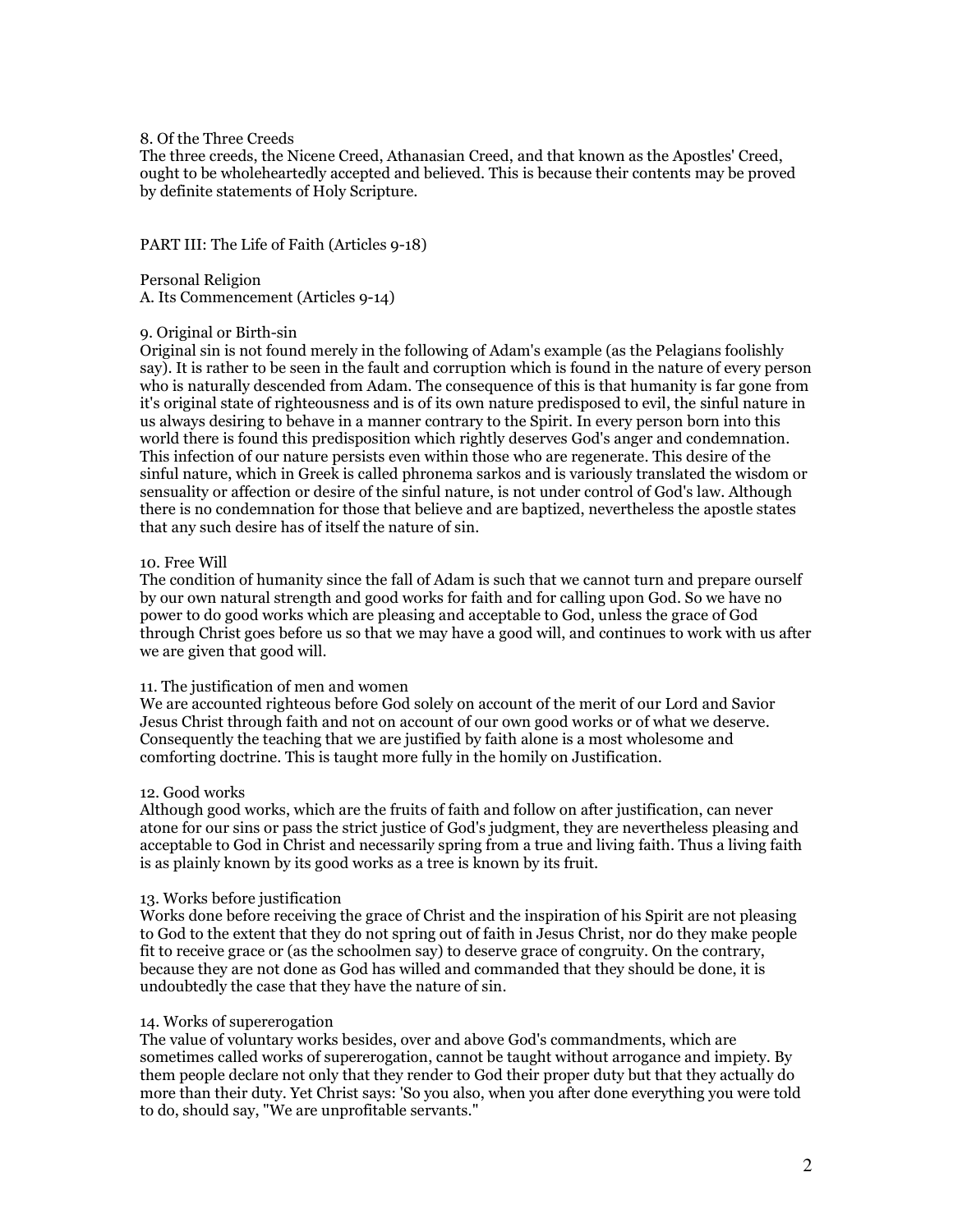## B. Its Course (15-18)

#### 15. Of Christ alone without sin

Christ, who truly took our human nature, was made like us in every respect except that of sin. From this he was clearly free in both body and spirit. He came to be the Lamb without blemish who, by the sacrifice of himself once made, should take away the sins of the world. Sin, as St. John says, was not in him. But all the rest of us, even though baptized and born again in Christ, still offend in many ways and if we say we have no sin, we deceive ourselves and the truth is not in us.

#### 16. Sin after baptism

Not every sin knowingly committed after baptism is sin against the Holy Spirit and unforgivable. Therefore the gift of repentance is not to be declared impossible for those who fall into sin after baptism. After we have received the Holy Spirit we may depart from the grace given to us and fall into sin, and we may also by the grace of God return and amend our lives and therefore those who say that they are incapable of sinning any more in this life are to be condemned, as are those who deny the opportunity of forgiveness to those who truly repent.

## 17. Predestination and election

Predestination to life is the eternal purpose of God, whereby (before the foundations of the world were laid) he has consistently decreed by his counsel which is hidden from us to deliver from curse and damnation those whom he has chosen in Christ out of mankind and to bring them through Christ to eternal salvation as vessels made for honor. Hence those who are endued with such an excellent benefit by God are called according to God's purpose by his Spirit working at the appropriate time; by grace they obey the calling; they are freely justified, are made children of God by adoption, they are made like the image of his only-begotten Son Jesus Christ, they walk faithfully in good works and in the end by God's mercy attain eternal happiness.

The reverent consideration of predestination and of our election in Christ is full of sweet, pleasant, and inexpressible comfort to the godly and to those who feel within themselves the working of the Spirit of Christ, putting to death the deeds of the sinful and earthly nature and lifting their minds up to high and heavenly things. This consideration establishes and confirms their belief in the eternal salvation to be enjoyed through Christ and kindles a fervent love towards God. But for inquisitive and unspiritual persons who lack the Spirit of Christ to have the sentence of God's predestination continually before their eyes is a most dangerous downfall which the devil can use to drive them either into desperation or into recklessly immoral living (a state no less perilous than desperation).

Furthermore we need to receive God's promises in the manner in which they are generally set out to us in holy Scripture, and in our actions we need to follow that will of God which is clearly declared to us in the Word of God.

#### 18. Obtaining salvation only by the name of Christ

Those who presume to say that every person shall be saved by the rule of life, religion, or sect that they professe, provided they make diligent efforts to live by that rule and the light of nature, must be regarded as accursed. For holy Scripture declares to us that it is only in the name of Jesus Christ that we must be saved.

# PART IV: THE HOUSEHOLD OF FAITH (Articles 19-39)

Corporate Religion A. The Church (19-22)

19. The church

The visible church of Christ is a congregation of believers in which the pure Word of God is preached and in which the sacraments are rightly administered according to Christ's command in all those matters that are necessary for proper administration.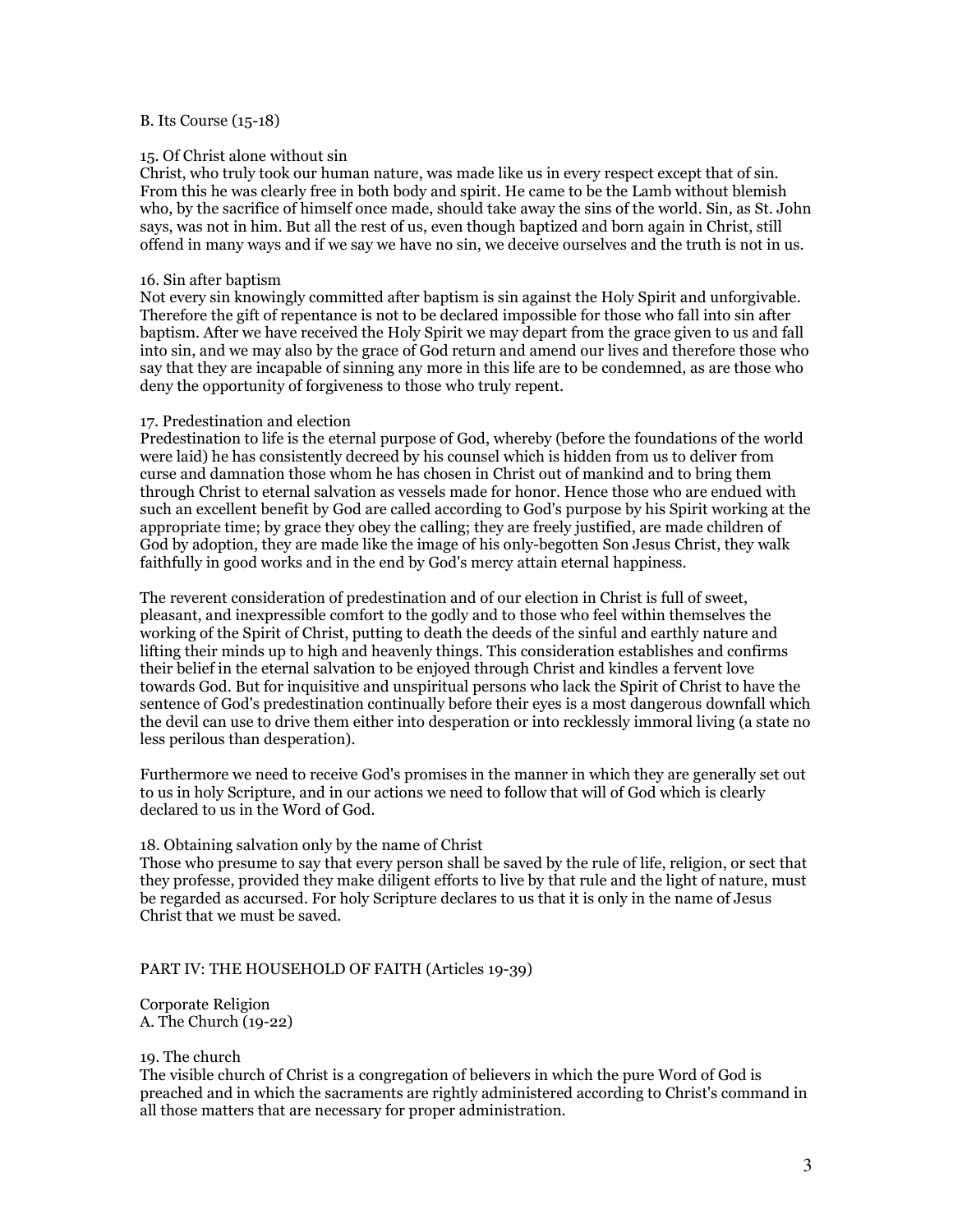As the churches of Jerusalem, Alexandria, and Antioch have erred, so also the church of Rome has erred, not only in their practice and forms of worship but also in matters of faith.

#### 20. The authority of the church

The church has authority to decree forms of worship and ceremonies and to decide in controversies concerning the Faith. However, it is not lawful for the church to order anything contrary to God's written Word. Nor may it expound one passage of Scripture so that it contradicts another passage. So, although the church is a witness to and guardian of Hholy Scripture, it must not decree anything contrary to Scripture, nor is it to enforce belief in anything additional to Scripture as essential to salvation.

## 21. The authority of general councils

Councils may not be gathered together without the commandment and will of those with the necessary authority. And when they be gathered together, (given that they are an assembly of men and women and as such not all may be governed by the Spirit and Word of God.) they may err, and sometimes have erred, even in things pertaining to God. Therefore things ordained by them as necessary to salvation have neither strength nor authority, unless it may be declared that they be taken out of Holy Scripture.

#### 22. Purgatory

The Roman doctrine concerning purgatory, pardons, worshipping, and adoration (both of images and of relics), and the invocation of saints is a futile thing foolishly conceived and grounded on no evidence of Scripture. Rather, this teaching is repugnant to the Word of God.

## B. Ministry (23-24)

## 23. Ministering in the congregation

It is not right for anyone to take upon themself the office of public preaching or of administering the sacraments in the congregation before they are lawfully called and sent to perform these tasks. Those lawfully called and sent are they who have been chosen and called to this work by those who have had a public authority given to them in the congregation to call and send such ministers into the Lord's vineyard.

24. Speaking in the congregation in a language that people understand It is plainly repugnant to the Word of God and to the custom of the early church to pray publicly or to administer the sacraments in a language not understood by the people.

#### C. The Sacraments  $(25-31)$

#### 25. The sacraments

The sacraments instituted by Christ are not only badges or tokens of the profession of Christians but are also sure witnesses and effectual signs of God's grace and good will towards us. Through them he works invisibly within us, both bringing to life and also strengthening and confirming our faith in him.

There are two sacraments instituted by Christ our Lord in the Gospel, that is, Baptism and the Lord's Supper.

The five that are commonly called sacraments (confirmation, penance, ordination, marriage, and extreme unction) are not to be regarded as Gospel sacraments. This is because they have come about partly as a corruption of apostolic practice and partly as states of life as allowed in the Scriptures. They are not of the same nature as the sacraments of Baptism and the Lord's Supper since they do not have any visible sign or ceremony instituted by God.

The sacraments were not instituted by Christ to be gazed at or carried about but to be used properly. It is only in those who receive them worthily that they have a beneficial effect or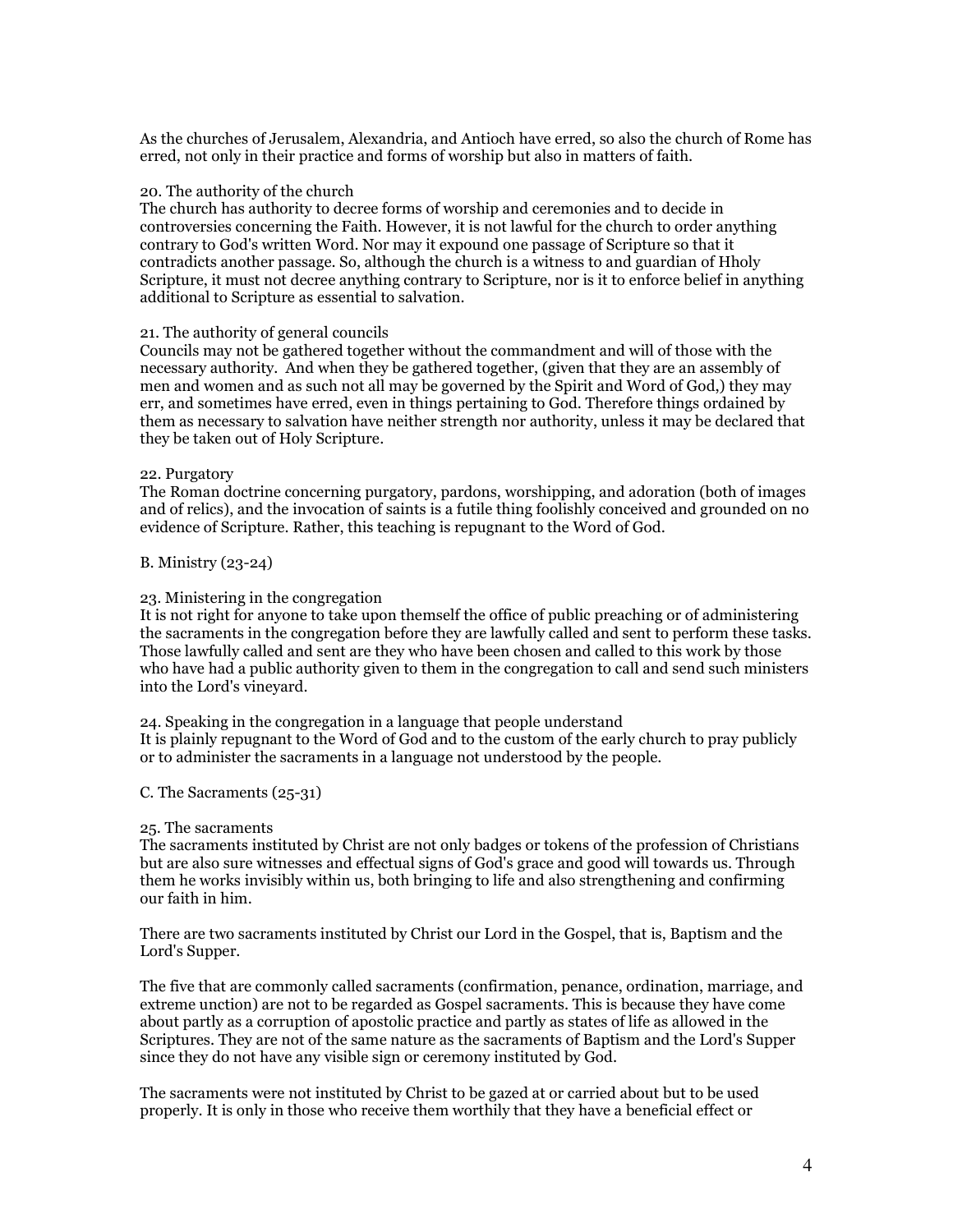operation. As Paul the apostle says, those who receive them in an unworthy manner bring condemnation upon themselves.

26. The sacraments are not rendered ineffectual by the unworthiness of the minister Although in the visible church the evil are always mingled with the good and sometimes evil people possess the highest rank in the ministry of the Word and Sacraments, nevertheless since they do not do these things in their own name but in Christ's and minister by his commission and authority, we may use their ministry both in hearing God's Word and in receiving the Sacraments. The effect of Christ's institution is not taken away by the wickedness of these people, nor is the grace of God's gifts diminished, so long as the sacraments are received by faith and rightly. The sacraments are effectual because of Christ's institution and promise, even though they may be administered by evil men and women.

Nevertheless, it belongs to the discipline of the church that investigation be made into evil ministers, that there evl deeds be exposed by those who have knowledge of their offenses and that in the end they, being justly found guilty, should be deposed.

## 27. Baptism

Baptism is not only a sign of profession and a mark of difference by which Christians are distinguished from those who are not baptized. It is also a sign of regeneration or new birth, through which, as through an instrument, those who receive baptism in the right manner are grafted into the church, the promises of the forgiveness of sin and of our adoption as sons of God by the Holy Spirit are visibly signed and sealed, faith is confirmed, and grace is increased by virtue of prayer to God. The baptism of young children is undoubtedly to be retained in the church as thoroughly agreeable with Christ's institution.

## 28. Of the Lord's Supper

The Supper of the Lord is not only a sign of the love that Christians ought to have among themselves. Rather, it is a sacrament of our redemption through Christ's death such that to those who rightly, worthily, and with faith receive it, the bread which we break is a partaking of the body of Christ, and similarly the cup of blessing is a partaking of the blood of Christ.

Transubstantiation (the change of the substance of the bread and wine) in the Supper of the Lord cannot be proved from holy Scripture, but is repugnant to the plain teaching of Scripture. It overthrows the nature of a sacrament and has given rise to many superstitions. The body of Christ is given, taken, and eaten in the Supper only in a heavenly and spiritual manner. The means by which the body of Christ is received and eaten in the Supper is by faith.

The Sacrament of the Lord's Supper was not by Christ's ordinance reserved, carried out, lifted up or worshipped.

29. The wicked who partake of the Lord's Supper do not eat the body of Christ The wicked and those who lack a living faith, although they physically and visibly 'press with their teeth' (as St. Augustine says) the sacrament of the body and blood of Christ, nevertheless are in no way partakers of Christ. Rather, by eating and drinking the sign or sacrament of so great a thing, they bring condemnation upon themselves.

# 30. Reception in both kinds

The cup of the Lord is not to be denied to the laity, for by Christ's institution and commandment both parts of the Lord's sacrament ought to be administered to all Christian people alike.

# 31. The oblation of Christ finished upon the cross

The offering of Christ made once is the perfect redemption, propitiation, and satisfaction for all the sins of the whole world, both original and actual. There is no other satisfaction for sin but this alone. Consequently, the sacrifices of masses, in which it was commonly said that the priest offered Christ for the living and dead so as to gain remission of pain or guilt, were blasphemous fables and dangerous deceits.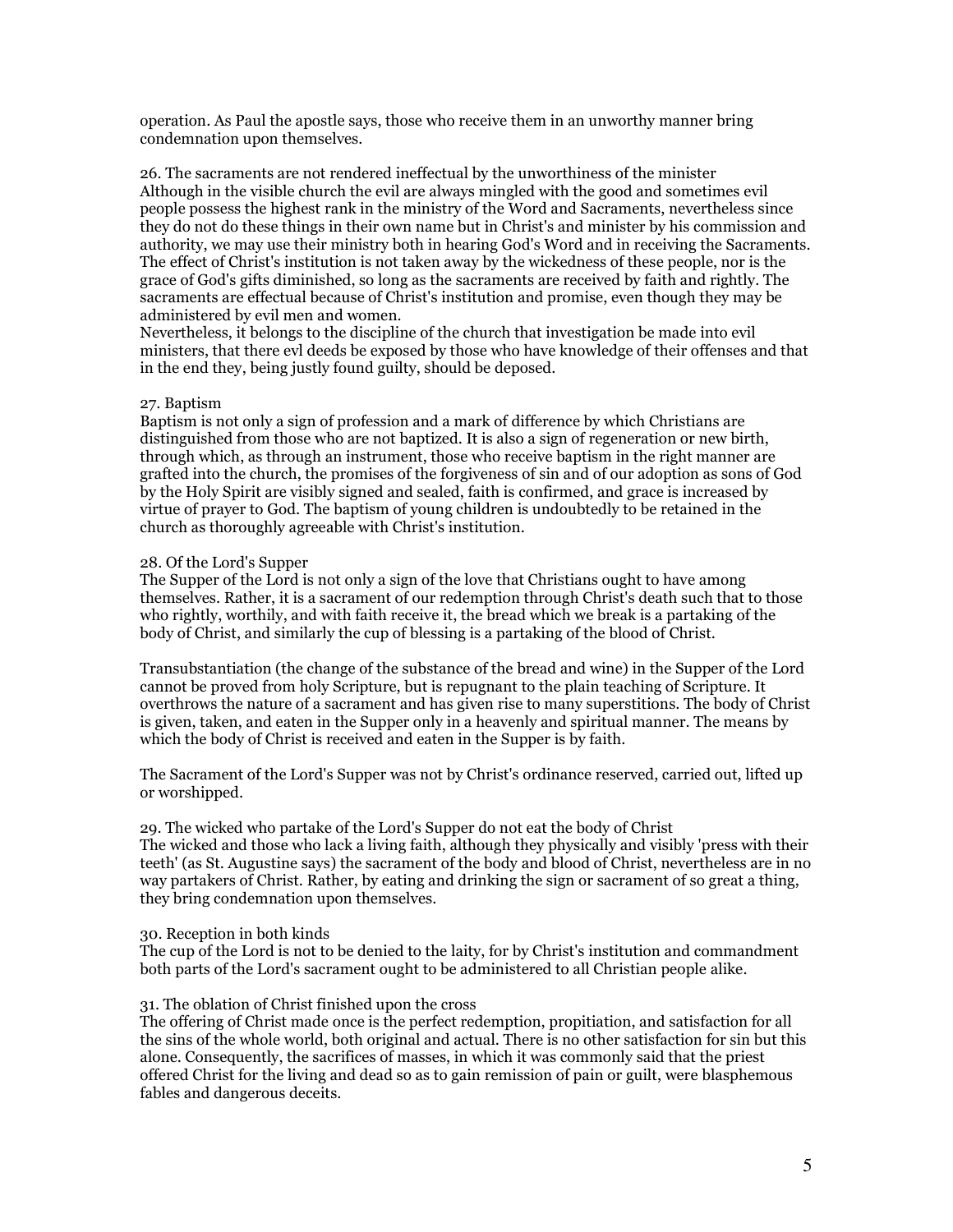# D. Discipline  $(32-36)$

## 32. Marriage of Priests

It is not commanded by any decree of God that bishops, presbyters, or deacons take a yow of celibacy or abstain from marriage. So it is lawful for them, as for all other Christians, to marry at their own discretion when they judge that this will better promote godliness

#### 33. The excommunicated: how they are to be avoided

Any person who has openly been denounced by the church and justly cut off from its fellowship and excommunicated is to be regarded by the whole body of the faithful as a 'pagan and swindler' until he is openly reconciled by repentance and received back into the church by a judge who has the necessary authority in such matters.

# 34. The customs of the church

It is not necessary that customs and forms of worship be exactly the same everywhere. Throughout history they have differed. They may be altered according to differences in nations, times, and habits of people provided that nothing is commanded contrary to God's Word. Whoever by their own private judgment openly, willingly, and deliberately breaks those customs and forms of worship of the church which do not contradict the Word of God and are approved by common authority, is to be openly rebuked (that others may be afraid to act similarly) as one who offends against the common order of the church, undermines the authority of the state's representative and wounds the consciences of weak Christians.

Every particular or national church has authority to ordain, change, or abolish the ceremonies or forms of worship of the church which are appointed by human authority provided that every thing is done for the building up of the Church.

## 35 The Homilies

The second Book of Homilies (as contained in the list) contains godly and wholesome teaching which is necessary for these times, as does the first book of Homilies published during the reign of Edward VI. We therefore judge that they ought to be read diligently and distinctly in the churches by the ministers so that they may be understood by the people. (List then appended)

# 36. The consecration of bishops and ministers

The Book of Consecration of Bishops, and Ordering of Priests and Deacons, as set forth in the time of Edward the Sixth and confirmed at the same time by authority of Parliament, contains all things necessary to such Consecration and Ordering; neither has it any thing that of itself, is superstitious and ungodly. And, therefore, whosoever are consecrated or ordered according to the rites of that Book, we decree all such to be rightly, orderly, and lawfully consecrated and ordered.

#### E. Church-State Relations (37-39)

# 37. The state and its civil representatives

The King's Majesty has the chief power in the realm of England and his other possessions. The supreme government of all in this realm, whatever their station, whether ecclesiastical or civil, and in all matters, belongs to him and is not, nor ought to be, subject to any foreign jurisdiction.

When we attribute to the sovereign's majesty the chief government (a title which seems to have offended some slanderous persons) we do not grant our rulers the ministry of either God's Word or of the sacraments. This is also made clear in the Injunctions published by Queen Elizabeth I. By this we acknowledge only the prerogative which we see in holy Scripture God has given to all godly rulers. They should rule all people committed to their charge by God, whatever their station or rank, whether ecclesiastical or secular, and restrain with the civil power those who are stubborn or practice evil.

The bishop of Rome has no jurisdiction in this realm of England.